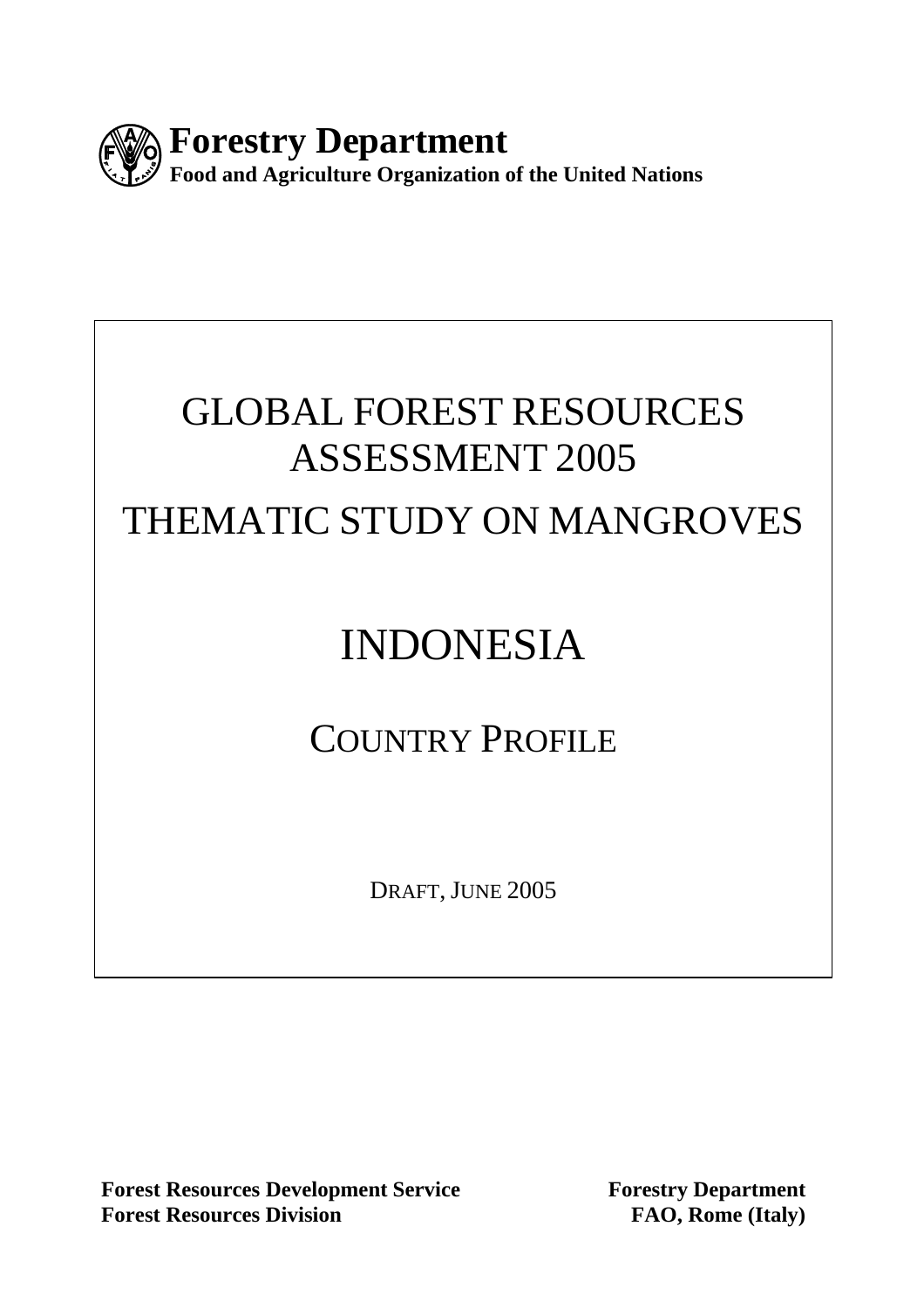#### **DISCLAIMER**

The designation employed and the presentation of materials in this information product do not imply the expression of any opinion or whatsoever on the part of the Food and Agriculture Organization of the United Nations concerning the legal status of any country, territory, city or area or of its authorities, or concerning the delimitation of its frontiers or boundaries.

This paper does not reflect any official position of FAO. Please refer to the FAO website (www.fao.org/fo) for official information.

The purpose of this paper is to provide early information on on-going activities and programmes, to facilitate dialogue, and to stimulate discussion.

Contact person:

Mette Løyche Wilkie, Senior Forestry Officer Global Forest Resources Assessment Forest Resources Division Forestry Department FAO Viale delle Terme di Caracalla Rome 00100 (Italy) E-mail:Mette.LoycheWilkie@fao.org

© FAO 2005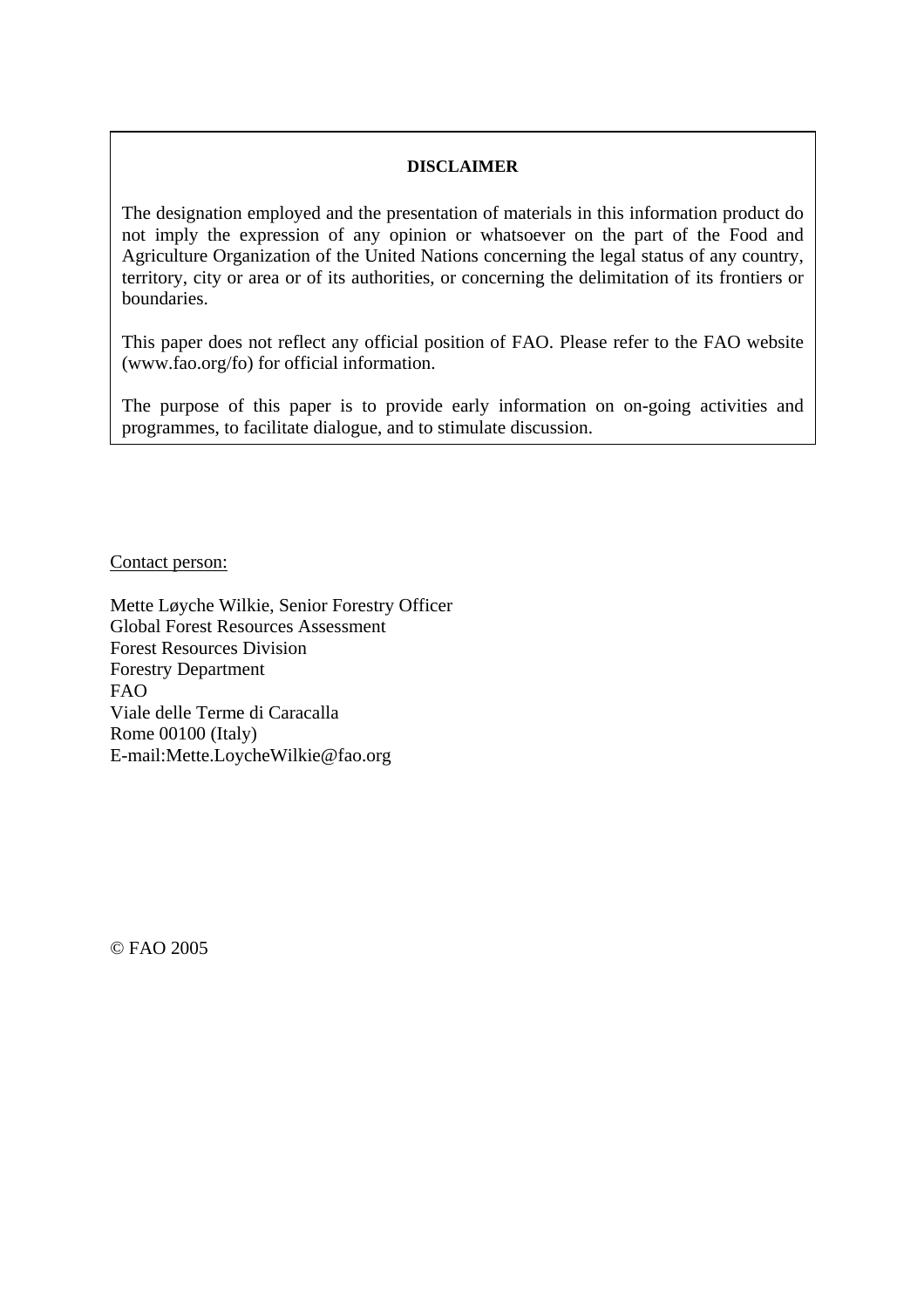## **INTRODUCTION**

Mangroves are found along sheltered coastlines in the tropics and sub-tropics where they fulfil important functions in terms of providing wood and non-wood forest products, coastal protection, conservation of biological diversity and provision of habitat, spawning grounds and nutrients for a variety of fish and shellfish. High population pressure in coastal areas has led to the conversion of many mangrove areas to other uses and numerous case studies describe mangrove losses over time. However, information on status and trends at the global level is scarce. The first attempt at estimating the total mangrove area in the world was undertaken as part of the FAO/UNEP Tropical Forest Resources Assessment in 1980, where the world total was estimated as 15.6 million hectares. More recent estimates range from 12 to 20 million ha. For many of these studies, countries with small areas of mangroves were excluded due to lack of information and because their combined area of mangroves would not significantly affect the world total.

A recent initiative by FAO aimed at facilitating access to comprehensive information on the current and past extent of mangroves in 121 countries and areas (FAO. 2003). This built on the earlier FAO/UNEP assessment and on the recent FAO Global Forest Resources Assessment 2000 (FRA 2000). An extensive literature search yielded additional information. More than 2800 national and sub-national datasets were collected, with the earliest estimates dating back to 1918. One of the results was an updated list of the most reliable, recent estimate for each country, mostly based on inventories or analysis of remote sensing imagery. Regression analyses based on earlier data provided estimates for 1990 and 1980 and an extrapolated estimate for 2000 for each country.

The preliminary results of this initiative showed that mangrove deforestation continues, albeit on a slightly lower rate in the 1990s than in the 1980s. The relatively large mangrove deforestation rates in Asia, the Caribbean and Latin America in the 1980s reflect large-scale conversion of mangroves for aquaculture and tourism infrastructure. Most countries have now banned the conversion of mangroves for aquaculture purposes and require environmental impact assessments prior to large-scale conversion of mangroves areas for other uses.

In order to provide the most accurate and comprehensive evaluation of current mangrove status, FAO is presently updating the above cited preliminary results, which have been sent out to all countries and areas in which they exist (124) for information and validation. Additional literature search, active collaboration with national and international mangrove experts and the use of remote sensing imagery interpretation, have further supported the preparation of the final report, which will be published in 2005.

Readers are strongly encouraged to provide feedback and additional information to help update and improve this database for the benefit of all those who may have an interest in mangroves.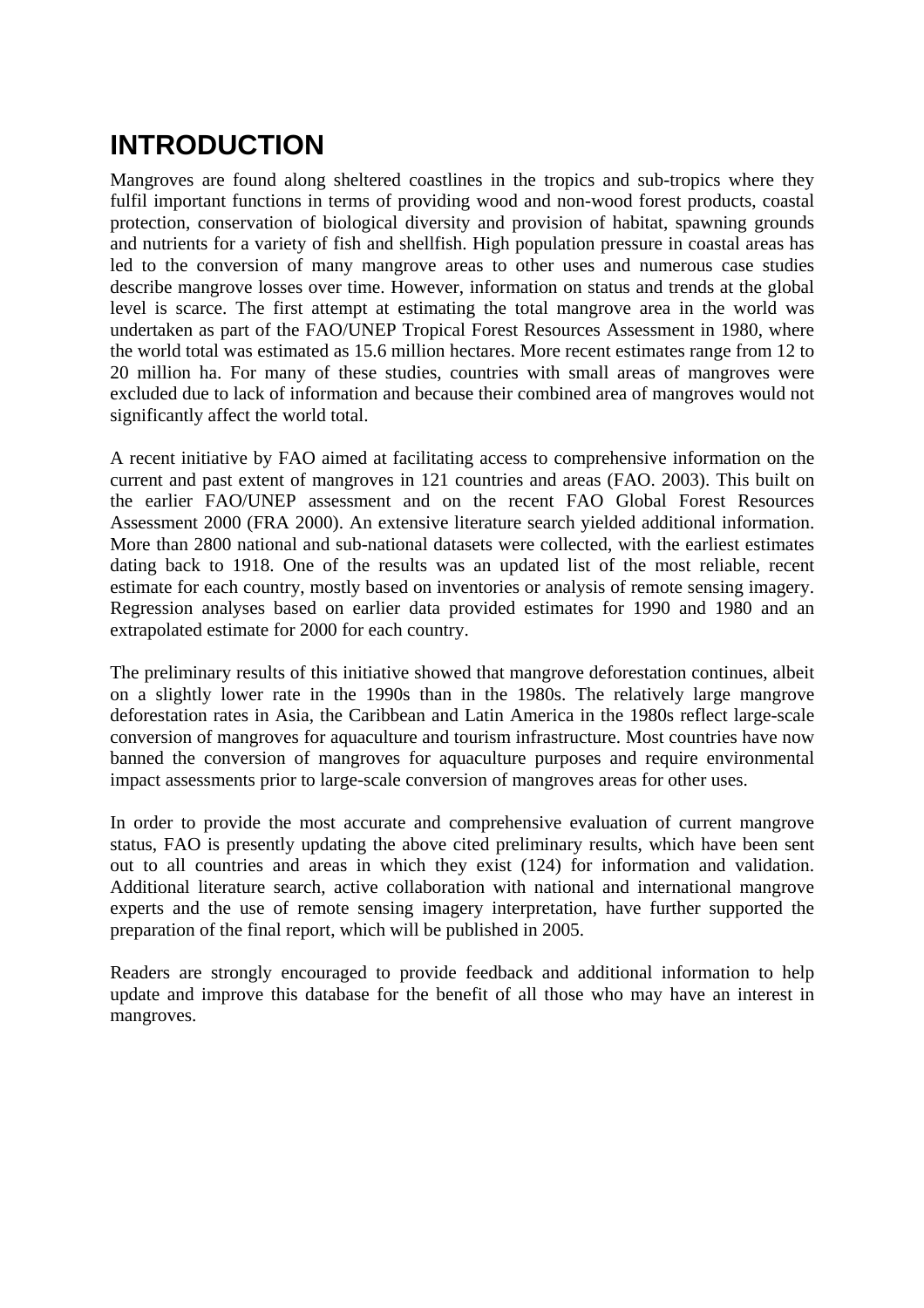### **Indonesia**

#### **Vegetation description**

Indonesia is a vast archipelago consisting of some 17 000 islands. It has the largest area of mangroves of any country, a large part of which is concentrated in Irian Jaya. Mangroves are found throughout the country, although they are scarce in west Sumatra. Other very large areas are found along the east coast of Kalimantan and the east coast of Sumatra. The diversity of mangrove species found in Indonesia is very high. Five major mangrove types or 'consociations' are recognised, based on dominant species of *Avicennia, Rhizophora, Sonneratia, Bruguiera* and *Nypa.* The relative occurrence of each of these can be related to ecological factors such as tidal regime, soils and salinity. While more mixed associations also occur in some areas, closer inspection of these often reveals a zonation or succession of some of the consociations already mentioned. Typically mangroves show a high degree of structural development, with trees reaching 50 m in height in many areas such as on the south and east coasts of Sumatra and Kalimantan. It is very difficult to make generalisations about the climate or physical conditions in a country of this size; however most coastal regions have humid tropical or equatorial climates, with high humidity, seasonal wind and precipitation, a high annual rainfall and high temperatures. Where conditions of rainfall or coastal topography are less favourable, mangroves may only form shrubby communities or be virtually absent, such as in the East Nusa Tenggara (Lesser Sunda Islands) and western Sumatra. Tidal fluctuations vary enormously over relatively short distances due, in part, to the complexity of the coastal configuration.

#### **Uses and threats**

Losses of mangrove areas in Indonesia can mostly be attributed to the development of shrimp ponds and logging activities. Conversion to shrimp ponds is especially prevalent in East Java, Sulawesi and Sumatra. Local use of mangrove products includes timber for construction, considerable usage for fuelwood, the use of *Nypa* for sugar production and *Nypa* leaves for roofing. Commercial uses include charcoal production and large areas of logging concessions. Production of woodchips and pulp is increasing. Chip mills have been built in Sumatra and Kalimantan, while a major mill has been built to process mangroves from a 137 000 ha lease in Bintuni Bay, Irian Jaya, formerly one of the largest and most pristine mangrove areas in the world. Mangrove associated fisheries are important, including finfish, bivalves and crabs. Brackish water fishponds have been used in Indonesia since the fifteenth century and in the 1970s they began to be used for shrimp farming. Extensive methods are used, relying on natural stocking as well as intensive methods, the fry being obtained from hatcheries, with feeding and predator controls applied. Smaller areas of mangroves have been lost or threatened by conversion to agriculture, salt pans (Java and Sulawesi), oil extraction (East Kalimantan) and pollution. Recognising the importance of mangroves for fisheries, forestry, coastal protection and wildlife, a number of protected areas and mangrove greenbelts have been designated. Continuing cutting has given rise to thickets of the fern *Acrostichum aureum*  and *Acanthus* spp., by which natural regeneration is greatly impaired. On the other hand it is also important to notice that mangrove awareness is increasing in the country and some areas have been reforested / planted in few localities. In order to further protect the ecosystem, the government designated mangrove land use in different classes: nature conservation and national park; protection forest; production forest; agriculture fishery and other purposes.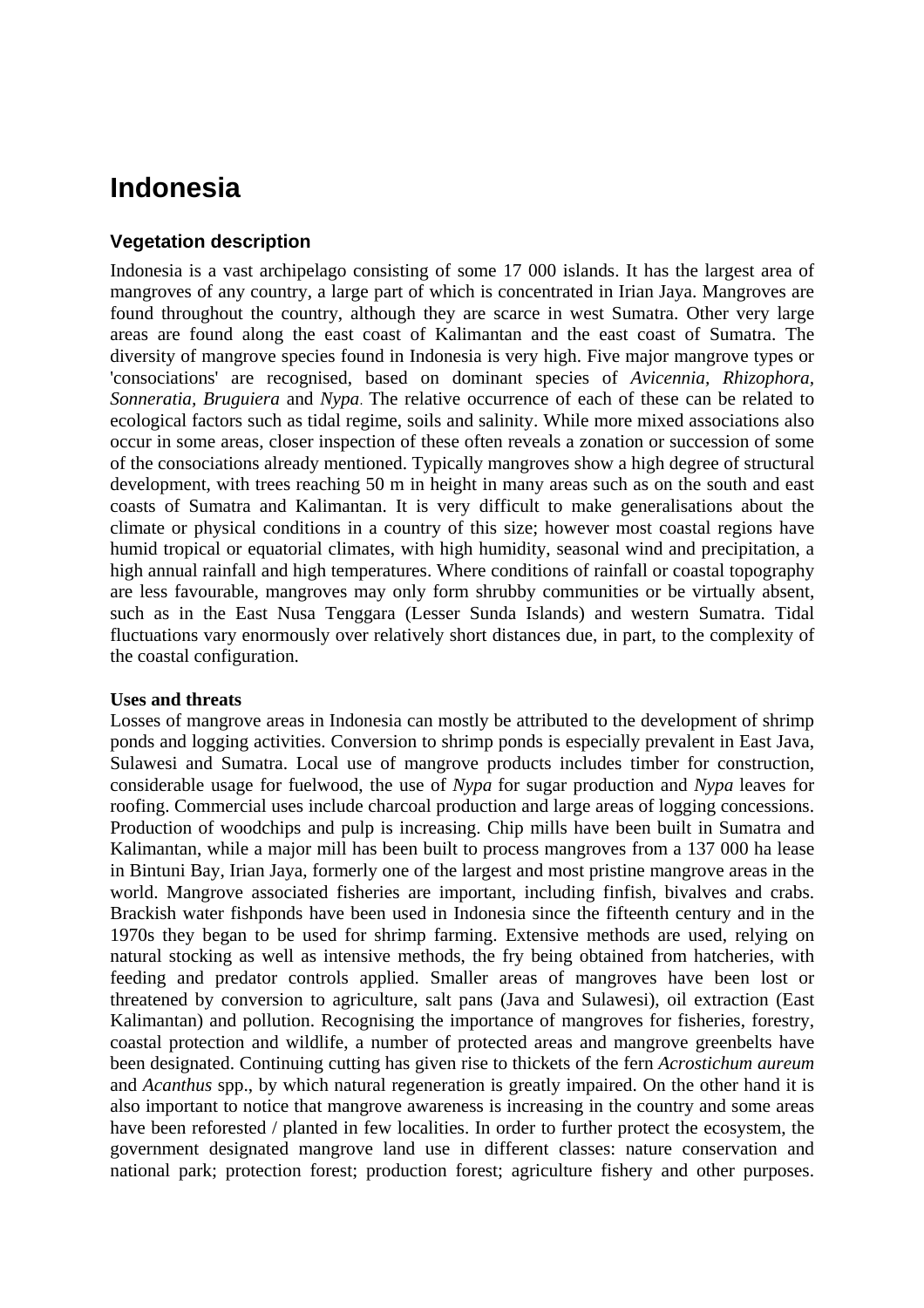Besides human threats, mangroves in Indonesia have to face many different natural hazards, such as cyclones, wind and tsunamis; studies are currently on-going in order to assess the damage caused to mangrove forest by the  $26<sup>th</sup>$  December 2004 tsunami, at the same time their role in protecting the coast and smoothening the strength of the waves is also being evaluated.

**Kusumawardhani, L.** 2004. Information provided for the Global Forest Resources Assessment (GFRA) 2005 thematic study on mangroves. Unpublished**.** 

**Spalding, M.D., Blasco, F. & Field, C.D.**, eds. 1997. *World Mangrove Atlas*. The International Society for Mangrove Ecosystems, Okinawa, Japan. 178 pp.

**Wiroatmodjo, P.** 2004. Status and challenges on the management of mangroves in Indonesia. *In*: Bhandari, B.B., Kashio, M. and Nakamura, R. *Mangroves in Southeast Asia. Status, Issues and Challenges.* pp: 135-150. Ramsar Center Japan. Institute for Global Environmental Strategies (IGES)., Tokyo.

#### **National level mangrove estimates**

In order to provide the whole range of the information currently available on mangrove area extent for this country, all the national level mangrove area estimates collected so far have been reported in the following table.

Differences in methodologies, classifications, mapping scales etc. may have led to discrepancies in figures, thus only the estimates considered as the most accurate and reliable (marked in the Trend column in this table) have been used for the analysis of the area changes over time.

| Year | Area<br>(ha) | <b>Source</b>                                                                                                    | <b>Trend</b> | <b>Methodology/Comments</b>                                                                                                                                                                                                                                                                                           |
|------|--------------|------------------------------------------------------------------------------------------------------------------|--------------|-----------------------------------------------------------------------------------------------------------------------------------------------------------------------------------------------------------------------------------------------------------------------------------------------------------------------|
| 1950 | 2 501 825    | Martosubroto, P., Naamin, N.<br>1977. Relationship between tidal<br>forests (mangroves) and                      |              | Map analysis. This figure excludes Bali<br>and Nusa Tenggara and provides a low<br>estimate for Irian Jaya.                                                                                                                                                                                                           |
|      |              | commercial shrimp production in<br><b>Indonesia.</b> Marine Resources<br><i>Indonesia</i> 18: 81-86.             |              | This figure has not been represented in<br>the chart since it is too old for the<br>purposes of this study.                                                                                                                                                                                                           |
| 1973 | 3 807 100    | <b>Directorate of forestry Planning.</b><br>1981. Report on the Forest of<br>Indonesia. Publication No. 18, 1981 |              | Cited in: Sutter, H., Ministry of<br>Forestry, Government of Indonesia,<br>FAO. 1989. Forest Resources and Land<br>Use in Indonesia.<br>This figure excludes Nusa Tenggara.                                                                                                                                           |
| 1978 | 1 000 000    | <b>Directorate of Forest Planning.</b><br>1979. Forestry in Indonesia 1978.<br><b>Bogor</b>                      |              | Cited in: FAO, UNEP. 1981. Tropical<br>Forest Resources Assessment Project,<br>Forest Resources of Tropical Asia. FAO,<br>UNEP, 475 pp. According to the authors<br>this figure has to be considered as on the<br>higher side.                                                                                        |
| 1978 | 3 600 000    | Soemodihardjo, S. 1978.<br>Utilization and management of<br>mangrove resources in Indonesia.                     |              | Cited in: Snedaker, S.C. 1984. The<br>Mangroves of Asia and Oceania: Status<br>and Research Planning. In: proceedings<br>of the Asian Symposium on Mangrove<br><b>Environment Research and Management,</b><br>p 5-15 Kuala Lumpur, August 25-29,<br>1980. Edited by E. Soepadmo, A.N. Rao<br>and D.J. MacIntosh. 1984 |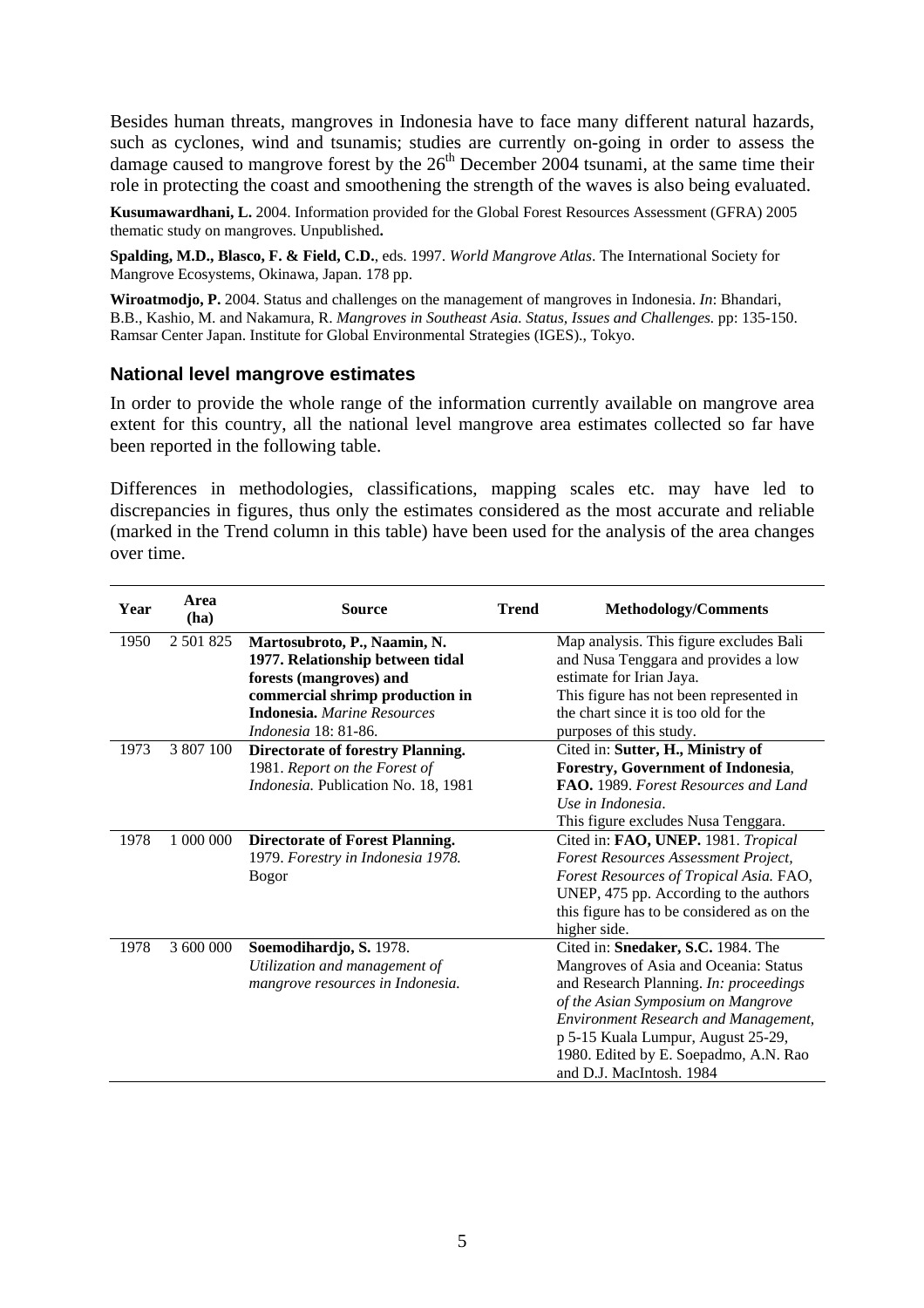| Year | Area<br>(ha)  | <b>Source</b>                                                                                                                                                                                                                     | <b>Trend</b> | <b>Methodology/Comments</b>                                                                                                                                                                                                                                                                                                                                                                                                                                                                                                            |  |  |
|------|---------------|-----------------------------------------------------------------------------------------------------------------------------------------------------------------------------------------------------------------------------------|--------------|----------------------------------------------------------------------------------------------------------------------------------------------------------------------------------------------------------------------------------------------------------------------------------------------------------------------------------------------------------------------------------------------------------------------------------------------------------------------------------------------------------------------------------------|--|--|
| 1978 | 3 627 119     | Wiroatmodjo, P. and Judi, D.M.<br>1978. Pengelolaan hutan payau di<br>Indonesia / Management of brakish-<br>water forests in Indonesia. Presented<br>at Seminar on Mangrove Ecosystem,<br>27 February - 1 March 1978,<br>Jakarta. |              | Cited in: FAO. 1982. Management and<br>utilization of mangroves in Asia and the<br>Pacific. FAO environment paper 3. 160<br>pp.<br>This figure does not include Bali.                                                                                                                                                                                                                                                                                                                                                                  |  |  |
| 1978 | 3707119       | Knox, G., Miyabara, T. 1984.<br>Coastal Zone Resource Development<br>and Conservation in Southeast Asia<br>with special reference to Indonesia.<br>UNESCO East-West Centre, Jakarta<br>Pusat, Indonesia, 182 pp.                  |              | Based on: Burbridge, P. R.,<br>Koesoebiono. 1980. Management of<br>Mangrove exploitation in Indonesia;<br>Wiroatmodjo, P. and Judi, D.M. 1978.<br>Pengelolaan hutan payau di Indonesia /<br>Management of brakish-water forests in<br>Indonesia. Presented at Seminar on<br>Mangrove Ecosystem, 27 February - 1<br>March 1978, Jakarta                                                                                                                                                                                                 |  |  |
| 1980 | 2 171 300     | Sutter, H., Ministry of Forestry,<br>Government of Indonesia, FAO.<br>1989. Forest Resources and Land<br>Use in Indonesia. Forestry studies: I-<br>1. MOF - FAO.                                                                  |              | Vegetation map of Outer Islands at the<br>scale of 2 750 000, source date 1972;<br>Jawa and Bali at scale<br>$1:1000000$ .                                                                                                                                                                                                                                                                                                                                                                                                             |  |  |
| 1982 | 3 177 200     | Sutter, H., Ministry of Forestry,<br>Government of Indonesia, FAO.<br>1989. Forest Resources and Land<br>Use in Indonesia. Forestry studies: I-<br>1. MOF - FAO.                                                                  |              | Bina Programme 1982 & FAO 1981 and<br>1982 edited from Asian Wetland Bureau,<br>quoted in article in The Jakarta Post of 27<br>March 1989 by Information Officer at<br>AKEPHI, the Network for forest<br>Conservation in Indonesia.                                                                                                                                                                                                                                                                                                    |  |  |
| 1982 | 4 251 011     | FAO. 1985. Mangrove management<br>in Thailand, Malaysia, and<br>Indonesia. FAO Environment Paper<br>(FAO), no. 4. FAO, Rome, 62 pp.                                                                                               |              | BINA program - Directorate of Forest<br>Planning                                                                                                                                                                                                                                                                                                                                                                                                                                                                                       |  |  |
| 1982 | 4 2 5 4 3 1 2 | <b>Forestry Department. 1982</b>                                                                                                                                                                                                  | $\mathbf X$  | Cited in: Soemodihardjo, S.,<br>Wiroatmodjo, P., Abdullah, A. Tantra,<br>I.G.M. and Soegiarto, A. 1993.<br>Condition, socio-economic values and<br>environmental significance of mangrove<br>areas. <i>In:</i> Clough, B.F. 1993. <i>The</i><br>Economic and environmental values of<br>mangrove forests and their present state<br>of conservation in the South-East<br>Asia/Pacific Region. p. 17-38 Mangrove<br>Ecosystems Technical Reports vol.3<br>ITTO/ISME/JIAM Project PD71/89.<br>Rev. 1(F) Okinawa, Japan, ISME. 202<br>pp. |  |  |
| 1983 | 2 176 300     | Saenger, P., Hegerl E.J. and<br>J.D.S., Davie. 1983. Global status of<br>mangrove ecosystems. Commission<br>on ecology Papers No.3. IUCN.<br>Gland, Switzerland. 88 pp.                                                           |              | Secondary reference, no primary source<br>provided. The "Year" is the publication<br>year. The figure is very similar to the one<br>cited in Sutter, et al. 1989 (see above) It<br>could refer to the same source, the<br>difference in the figure could be due to a<br>different conversion factor used.                                                                                                                                                                                                                              |  |  |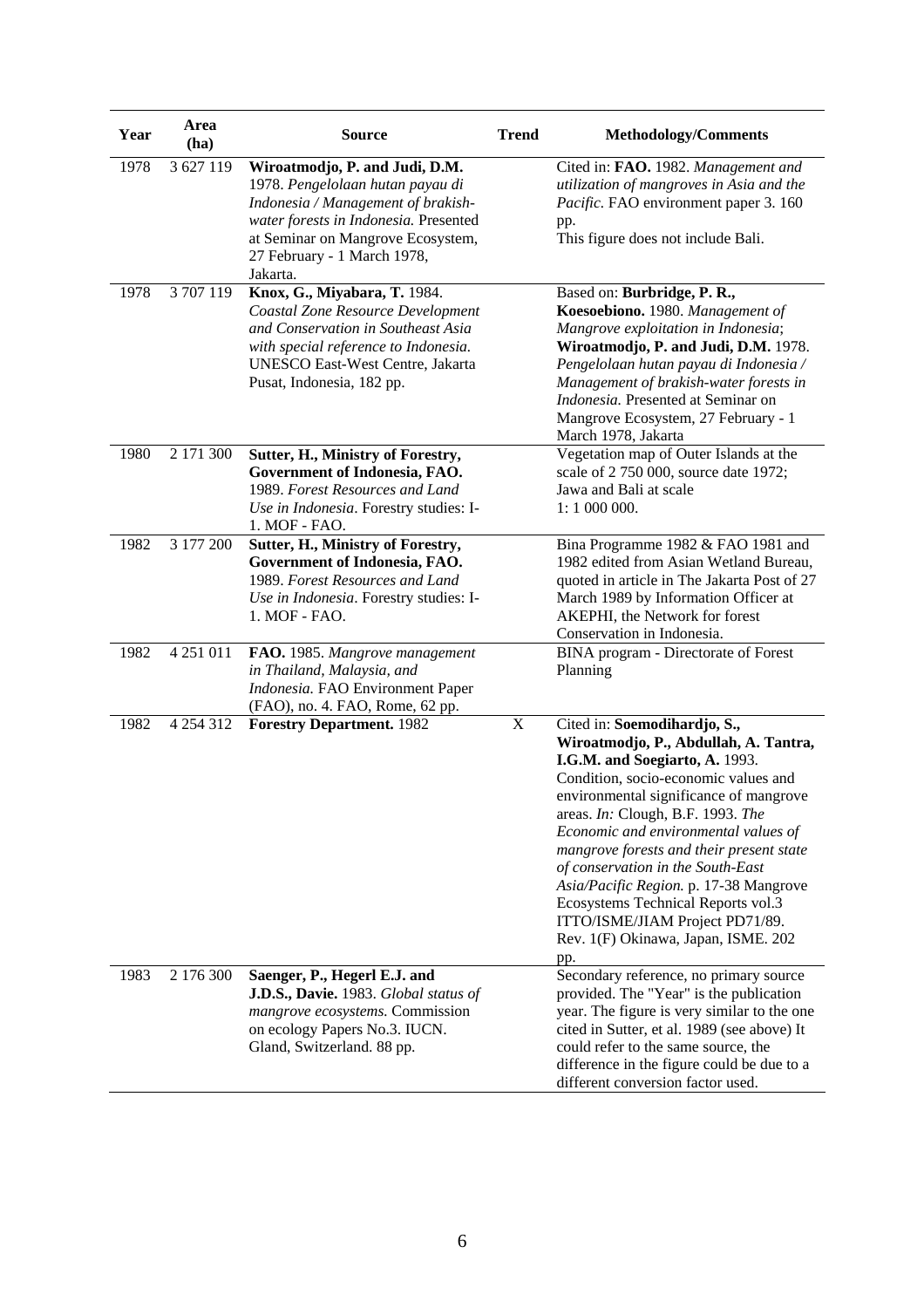| Year | Area<br>(ha)  | <b>Source</b>                                                                                                                                                                                     | <b>Trend</b> | <b>Methodology/Comments</b>                                                                                                                                                                                                                                                                                                                                                                                                                                                                                                                                                                                                                                                                                                                                                                                                                                                                                                                                                                                      |  |
|------|---------------|---------------------------------------------------------------------------------------------------------------------------------------------------------------------------------------------------|--------------|------------------------------------------------------------------------------------------------------------------------------------------------------------------------------------------------------------------------------------------------------------------------------------------------------------------------------------------------------------------------------------------------------------------------------------------------------------------------------------------------------------------------------------------------------------------------------------------------------------------------------------------------------------------------------------------------------------------------------------------------------------------------------------------------------------------------------------------------------------------------------------------------------------------------------------------------------------------------------------------------------------------|--|
| 1984 | 4 250 000     | Darsidi, A. 1984. Mangrove forest<br>management in Indonesia. In:<br>Soemodihardjo, S. et al (eds)<br>Proceedings of the Seminar on the<br>mangrove ecosystem II, Baturaden,<br>1982. LIPI: 19-26 |              | Cited in: Soegiarto, A. 2000. Research<br>and conservation of Mangrove ecosystem<br>in Indonesia. In: Proceedings of the<br>International Workshop 26-30 March,<br>2000, Okinawa, Japan - Asia-Pacific<br>cooperation on Research for conservation<br>of Mangroves. This figure could refer to<br>Soemodihardjo, S. et al., 1993. (see<br>above)                                                                                                                                                                                                                                                                                                                                                                                                                                                                                                                                                                                                                                                                 |  |
| 1984 | 4 3 4 5 1 1 6 | Soegiarto and Sukardjo. 1984.                                                                                                                                                                     |              | Cited in: Cholik, F. and A. Poernomo.<br>1986. Development of aquaculture in<br>mangrove areas and its relationship to the<br>mangrove ecosystem. In: Mepham, R.H.<br>1986. Papers contributed to the<br>workshop on strategies for the<br>management of fisheries and aquaculture<br>in mangrove ecosystems. p. 93-104.<br>Bangkok, Thailand, 23 June 1986. The<br>"Year" is the publication year.                                                                                                                                                                                                                                                                                                                                                                                                                                                                                                                                                                                                              |  |
| 1985 | 3790500       | <b>Regional Physical Planning</b><br>Programme for Transmigration<br>(RePPProT mid 1980's, 1985-89)                                                                                               |              | Cited in: The World Bank. 2001.<br>Indonesia: environment and natural<br>resource management in a time of<br>transition. Washington DC. World Bank.<br>147 pp.                                                                                                                                                                                                                                                                                                                                                                                                                                                                                                                                                                                                                                                                                                                                                                                                                                                   |  |
| 1985 | 3 737 340     | National Forest - Inventory. 1993.<br><b>INTAGM Dep. Kehutanan using</b><br>Landsat data from early and mid -<br>1980's                                                                           | X            | Remote sensing.                                                                                                                                                                                                                                                                                                                                                                                                                                                                                                                                                                                                                                                                                                                                                                                                                                                                                                                                                                                                  |  |
| 1988 | 3 493 110     | <b>Ibid</b>                                                                                                                                                                                       | X            | <b>Combined National Level Mangrove</b><br>Estimate based on remote sensing<br>studies.<br>Bali: Forestry Department. 1982 (cited<br>in Soemodihardjo, S., Wiroatmodjo, P.,<br>Abdullah, A. Tantra, I.G.M. and<br>Soegiarto, A., 1993). (Ref. Year: 1982).<br>Irian Jaya: National Forest - Inventory,<br>INTAGM Dep. 1993. (by Hatari, H. pers<br>comm 2002). (Ref. Year: 1985).<br>Java: Regional Physical Planning<br>Programme for Transmigration<br>(RePPProT mid 1980's (1985-89) (cited<br>in The World Bank, 2001). (Ref Year:<br>1985).<br>Kalimantan: National Forest -<br>Inventory, INTAGM Dep., 1993. (by<br>Hatari, H. pers comm 2002). (Ref. Year:<br>1985)<br>Maluku: National Forest - Inventory,<br><b>INTAGM Dep.</b> 1993 (by Hatari, H. pers<br>comm 2002) (Ref Year: 1985)<br>Nusa Tenggara, Sulawesi: FAO,<br><b>Directorate General of Forest</b><br><b>Inventory and Land Use Planning.</b><br>1995. (Ref Year 1989).<br>Sumatera: Aizpuru, M., Blasco, F. 2000<br>Reference Year: 2000 |  |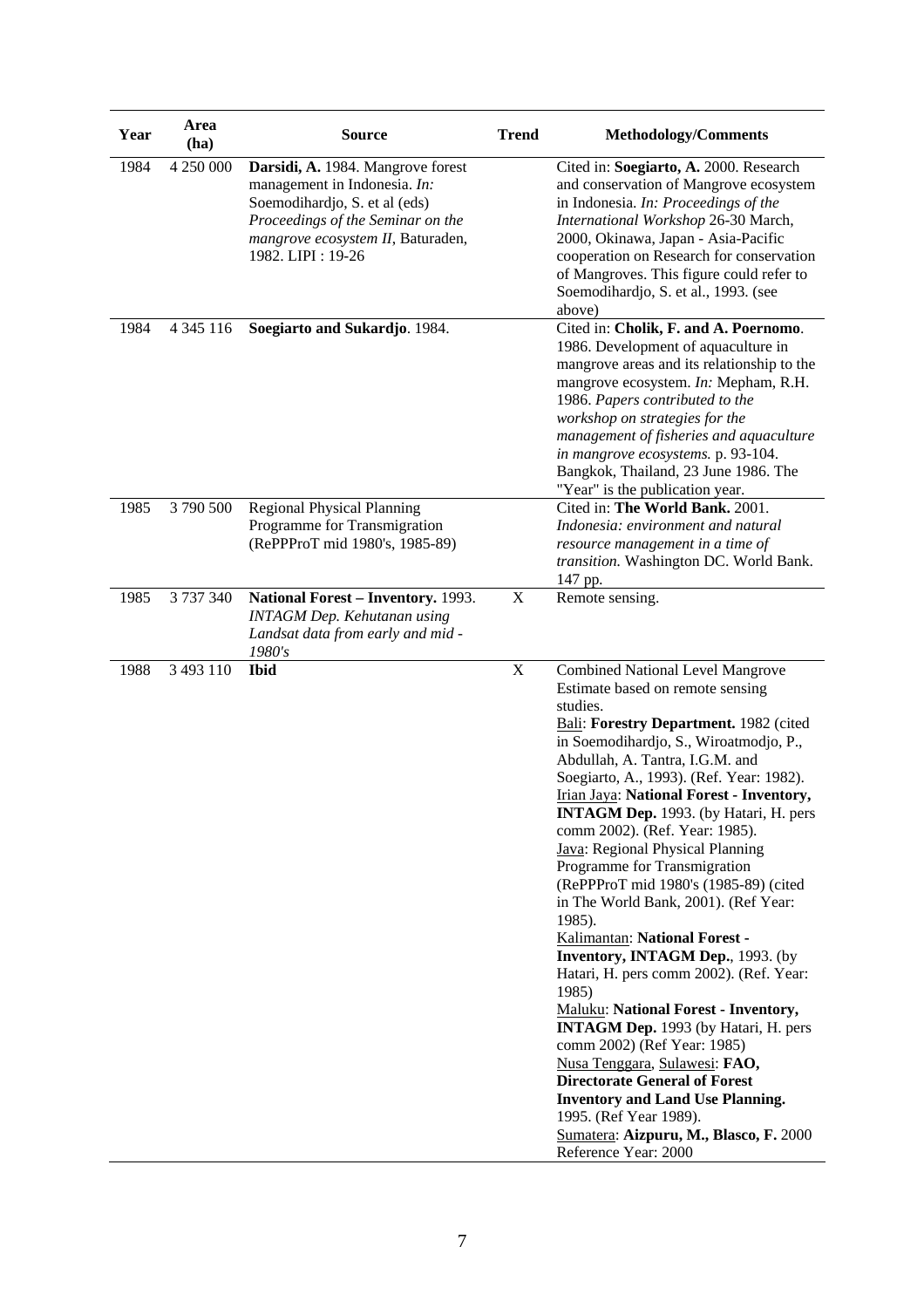| Year | Area<br>(ha)  | <b>Trend</b><br><b>Source</b>                                                                                                                                                                                                                                          |   | <b>Methodology/Comments</b>                                                                                                                                              |  |  |
|------|---------------|------------------------------------------------------------------------------------------------------------------------------------------------------------------------------------------------------------------------------------------------------------------------|---|--------------------------------------------------------------------------------------------------------------------------------------------------------------------------|--|--|
| 1988 | 4 542 100     | Spalding, M.D., Blasco, F. and<br>Field, C.D., eds. 1997. World<br>Mangrove Atlas. The International<br>Society for Mangrove Ecosystems,<br>Okinawa, Japan. 178 pp.                                                                                                    |   | Map analysis, scale 1:2 500 000.<br>Map references provided at the end of the<br>table.                                                                                  |  |  |
| 1989 | 3 743 500     | FAO, Directorate General of<br><b>Forest Inventory and Land Use</b><br>Planning. 1995. Second Interim<br><b>Forest Resources Statistics</b><br>Indonesia. UTF/INS/066/INS                                                                                              |   | Remote sensing. Same figures as in Nat.<br>For. Inv., 1985 (see above) except for<br>Sulawesi.                                                                           |  |  |
| 1992 | 3 5 1 5 4 7 1 | <b>Selamat Datang di Situs-</b><br>Departemen Kehutan Republik<br>Indonesia. n.d. Peta Fungsi<br>Kawasan Hutan (Peta Tata Guna<br>Hutan Kesepakatan).                                                                                                                  |   | Remote sensing imagery (Landsat)                                                                                                                                         |  |  |
| 1993 | 2 490 185     | Giesen, W. 1993. Indonesia's<br>mangroves: an update on remaining<br>area and main management issues.<br>Presented at the international<br>seminar on coastal zone<br>management of small island<br>ecosystems. Ambon 7 - 10 April<br>1993. AWB Indonesia. 10 pp       |   | Calculation on remaining mangrove areas<br>based on RePPProT's (1985-1989) series<br>and Land-system maps plus remote<br>sensing information for some of the<br>islands. |  |  |
| 1996 | 3 533 600     | Kitamura, S., Anwar, C.,<br>Chaniago, A., Baba, S. 1997.<br>Handbook of mangroves in<br>Indonesia - Bali & Lombok - JICA,<br>ISME, Japan, p.119.                                                                                                                       |   | The extent is representing the remaining<br>mangroves in Indonesia in 1996.<br>Secondary reference, no primary source<br>is provided.                                    |  |  |
| 2000 | 4 000 000     | Aizpuru, M., Achard, F., and<br>Blasco, F. 2000. Global Assessment<br>of Cover Change of the Mangrove<br>Forests using satellite imagery at<br>medium to high resolution. In EEC<br>Research project n 15017-1999-05<br>FIED ISP FR - Joint Research<br>center, Ispra. |   | National level estimate extrapolated from<br>the remote case study on Java and<br>literature review.                                                                     |  |  |
| 2000 | 2 423 700     | World Resources Institute. 2000.<br>World resources 2000-2001: people<br>and ecosystem-the fraying web of<br>life. Washington, DC. UNDP. 400<br>pp.                                                                                                                    |   | Secondary reference, no primary source<br>provided. "Year" is the publication year.                                                                                      |  |  |
| 2003 | 3 062 300     | Rekalkulasi Penutupan Lahan<br>Indonesia, 2003. Indonesia Forest<br>Coverage Reassessment, 2003.<br>Unpublished. www.dephut.go.id                                                                                                                                      | X | Cited in: Kusumawardhani, L. 2004.<br>Information provided for the Global<br>Forest Resources Assessment (GFRA)<br>2005 thematic study on mangroves.<br>Unpublished.     |  |  |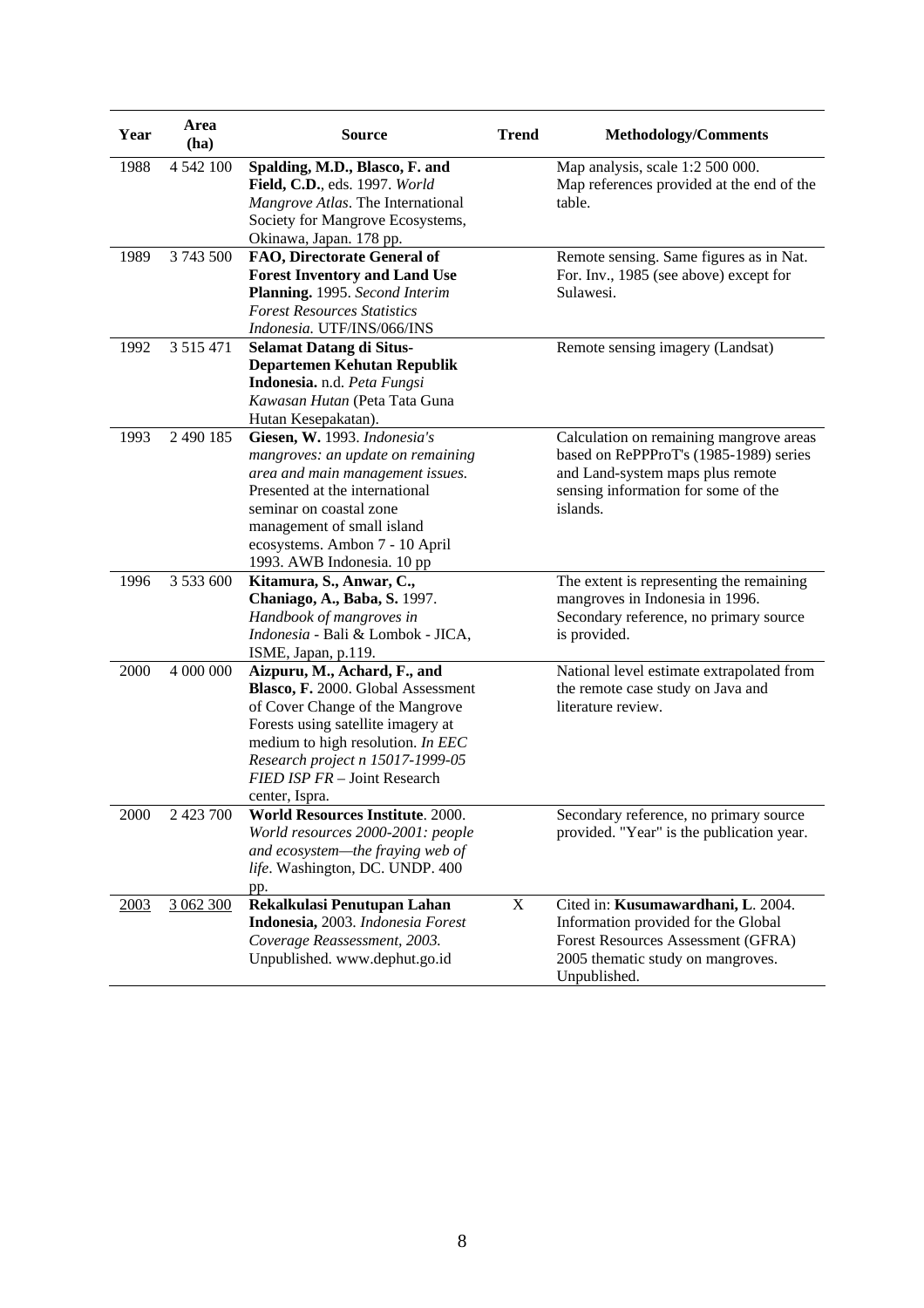#### **Mangrove species checklist**

Following Tomlinson 1987 classification, mangroves may be divided into three groups according to their features: major elements (strict or true mangroves), minor elements and mangrove associates. Tomlinson list of true mangrove species have been here modified by adding some species commonly found as exclusive mangrove species (Saenger et al. 1983)

In the context of this assessment, only true mangrove species will be reported:

*Acanthus ebracteatus Excoecaria indica Acanthus ilicifolius Heritiera globosa Acrostichum aureum Heritiera littoralis Acrostichum speciosum Kandelia candel Aegialitis annulata Lumnitzera littorea Aegiceras corniculatum Lumnitzera racemosa Aegiceras floridum Nypa fruticans Avicennia alba Osbornia octodonta Avicennia marina Pemphis acidula Avicennia officinalis Rhizophora apiculata Avicennia rumphiana Rhizophora mucronata Bruguiera cylindrica Rhizophora stylosa Bruguiera exaristata Scyphiphora hydrophyllacea Bruguiera gymnorrhiza Sonneratia alba Bruguiera hainesii Sonneratia caseolaris Bruguiera parviflora Sonneratia ovata Bruguiera sexangula Sonneratia x gulngai Camptostemon philippinensis Sonneratia x urama Camptostemon schultzii Xylocarpus granatum Ceriops decandra Xylocarpus mekongensis Ceriops tagal Xylocarpus rumphii Excoecaria agallocha*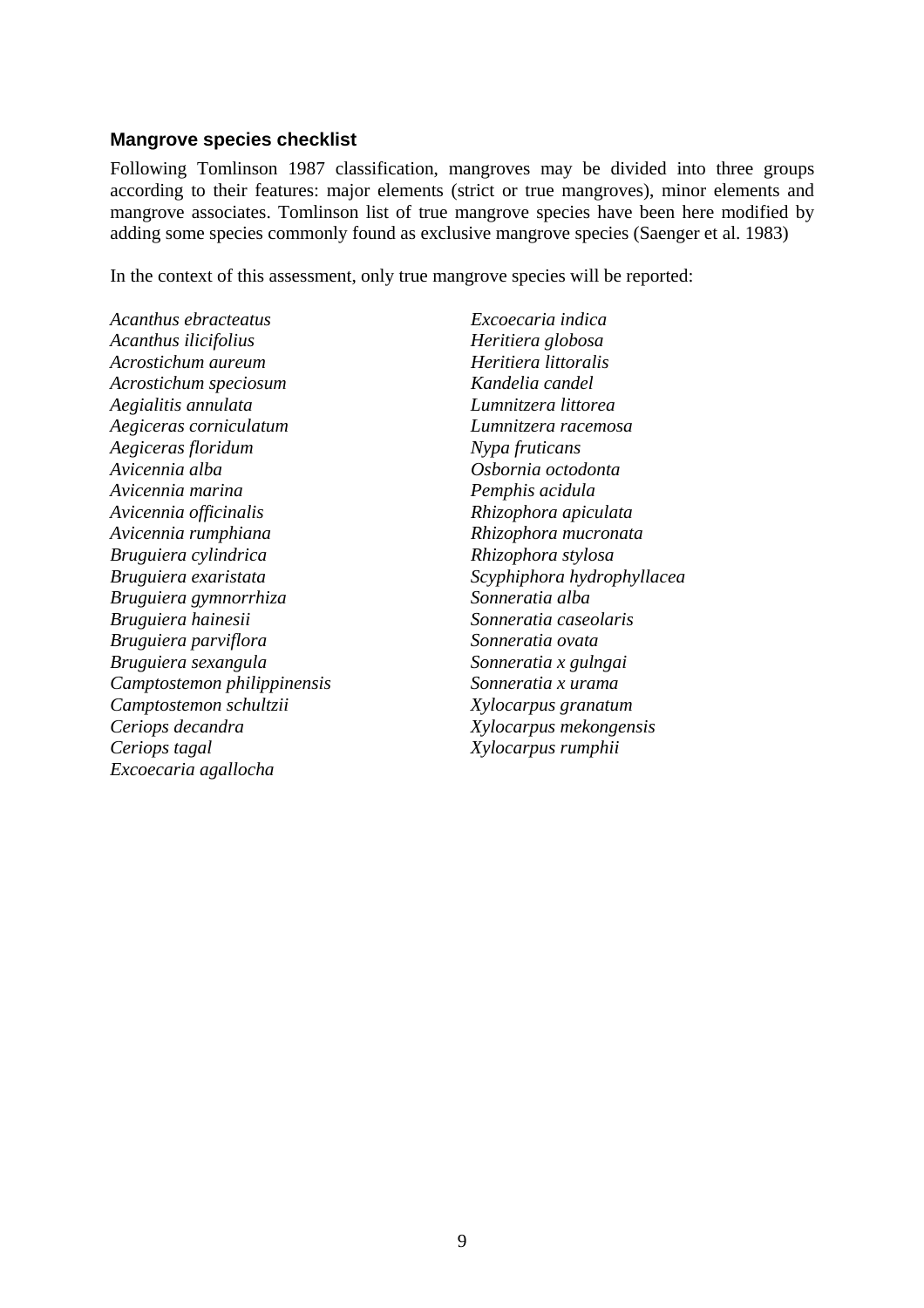

#### **Trends in mangrove area extent over time**

The estimates for 1980, 1990, 2000 and 2005 are based on the trend analysis, rounded according to the original data collected.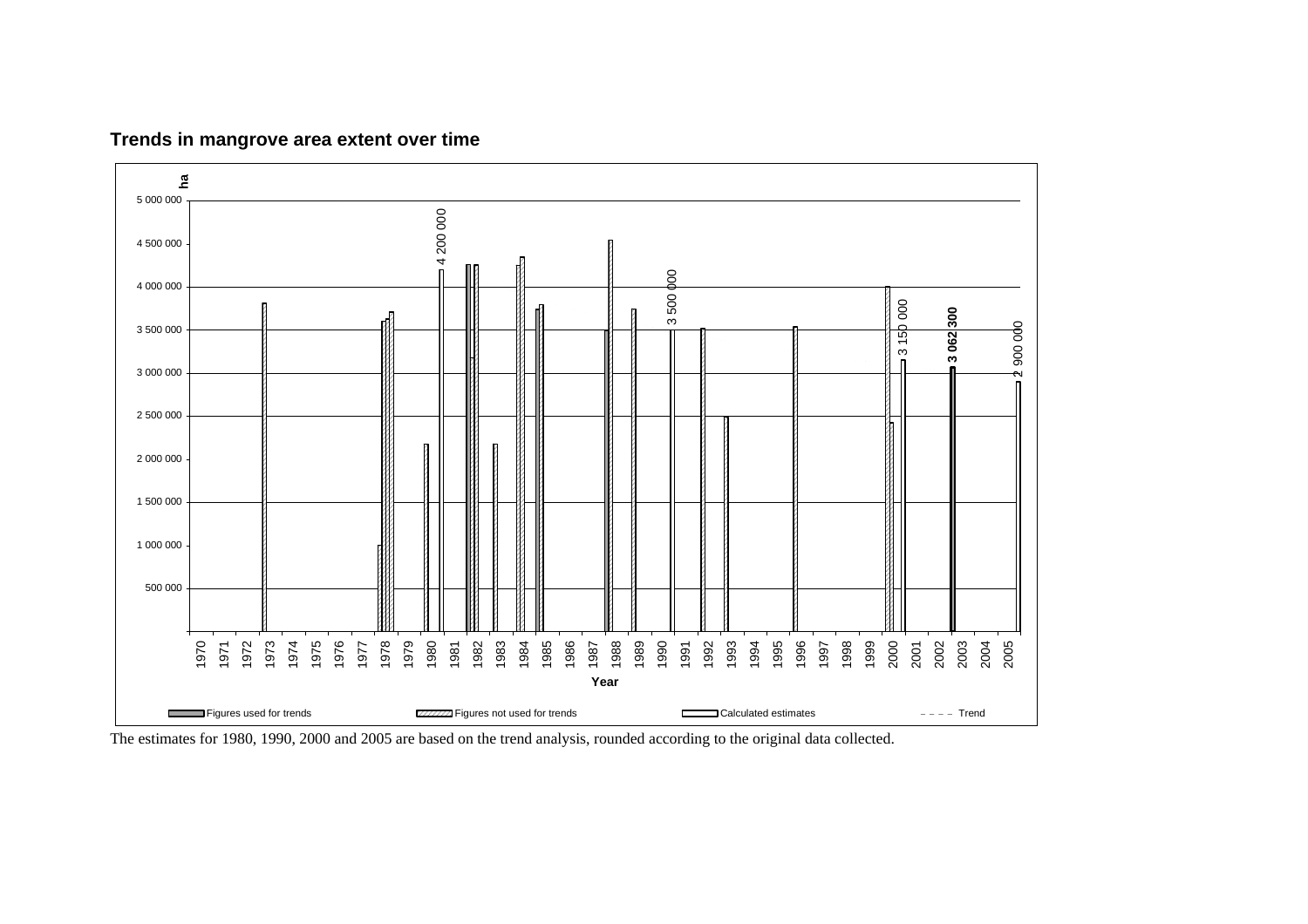|                  | Most reliable, recent mangrove<br>area estimate |      | <b>Mangrove</b><br>area<br>estimate<br>1980 | <b>Mangrove</b><br>area<br>estimate<br>1990 | <b>Mangrove</b><br>area<br>estimate<br>2000 | <b>Mangrove</b><br>area<br>estimate<br>2005 |
|------------------|-------------------------------------------------|------|---------------------------------------------|---------------------------------------------|---------------------------------------------|---------------------------------------------|
|                  | ha                                              | year | ha                                          | ha                                          | ha                                          | ha                                          |
| <b>Indonesia</b> | 3 062 300                                       | 2003 | 4 200 000                                   | 3 500 000                                   | 3 150 000                                   | 2 900 000                                   |

#### **Summary status of mangrove area extent over time**

#### **References**

**FAO.** 1995. *Forest Resources assessment 1990: Global synthesis.* FAO Forestry Paper No. 124. Rome, 46pp.

**FAO.** 2001. *Global Forest Resources Assessment 2000: main report.* FAO Forestry Paper No. 140. Rome. www.fao.org/forestry/fo/fra/main/index.jsp

**FAO**. 2003. *Status and trends in mangrove area extent worldwide.* By Wilkie, M.L. and Fortuna, S. Forest Resources Assessment Working Paper No. 63. Forest Resources Division. FAO, Rome. *(Unpublished)* http://www.fao.org/documents/

**Saenger, P., Hegerl, E.J. & Davie, J.D.S.** 1983. *Global status of mangrove ecosystems*. Commission on ecology papers No. 3. Gland, Switzerland, IUCN.

**Tomlinson, P.B.** 1986. *The botany of mangroves.* Cambridge Tropical Biology Series, Cambridge, 419 pp.